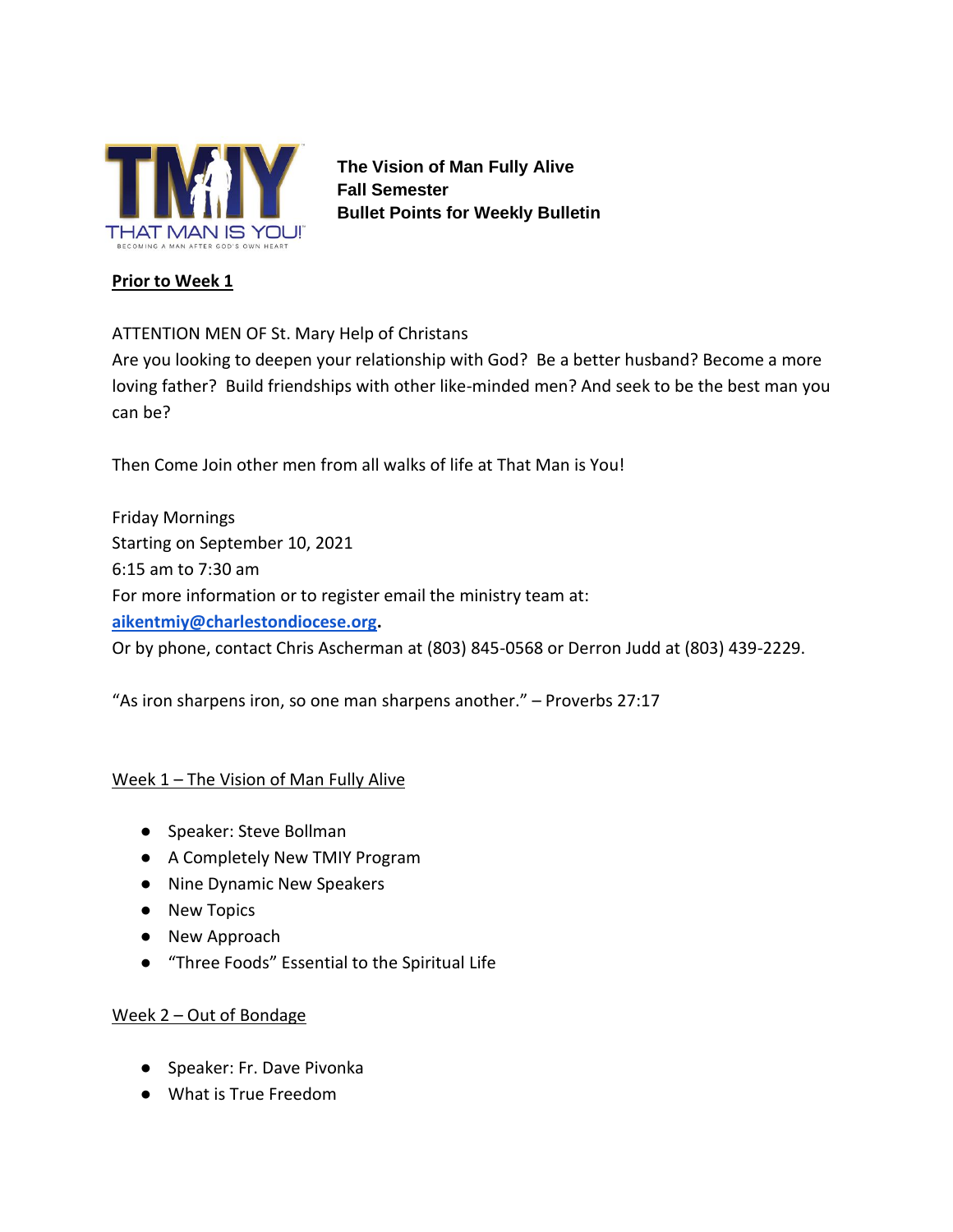- St. John Paul II's Words on Freedom to the US
- Fall from Freedom into Bondage
- The Story of Moses, the Israelites, and Pharaoh
- The One Who Came to Set Us Free

#### Week 3 – From Gangland to Promised Land

- Speaker: John Pridmore
- The Mighty and Transforming Power of God
- Riveting Conversion Story
- God Rejoices to Forgive all Men
- God Provides True Forgiveness and True Freedom
- God Works Miracles in the Hearts of Men

#### Week 4 – The Freedom to Choose the Good

- Speaker: Fr. Dave Pivonka
- The Fullness and Power of Freedom
- Violating the Gift of True Freedom
- Freedom to Choose the Good
- The Holy Desires God Places in Our Hearts
- Accepting Weaknesses and Wounds
- Choosing for the Good of Others

# Week 5 – Abiding Presence

- Speaker: Mark Hartfiel
- Family as Your Primary Vocation
- The Dreams of TMIY
- Freedom Finds Expression in Abiding Presence
- The Power of a Father's Presence
- The Five Spiritual Principles
- Does Your Family Crave Your Presence?

#### Week 6 – Joyful Service

- Speaker: Deacon Richard Grant
- Leadership Through Heroic Service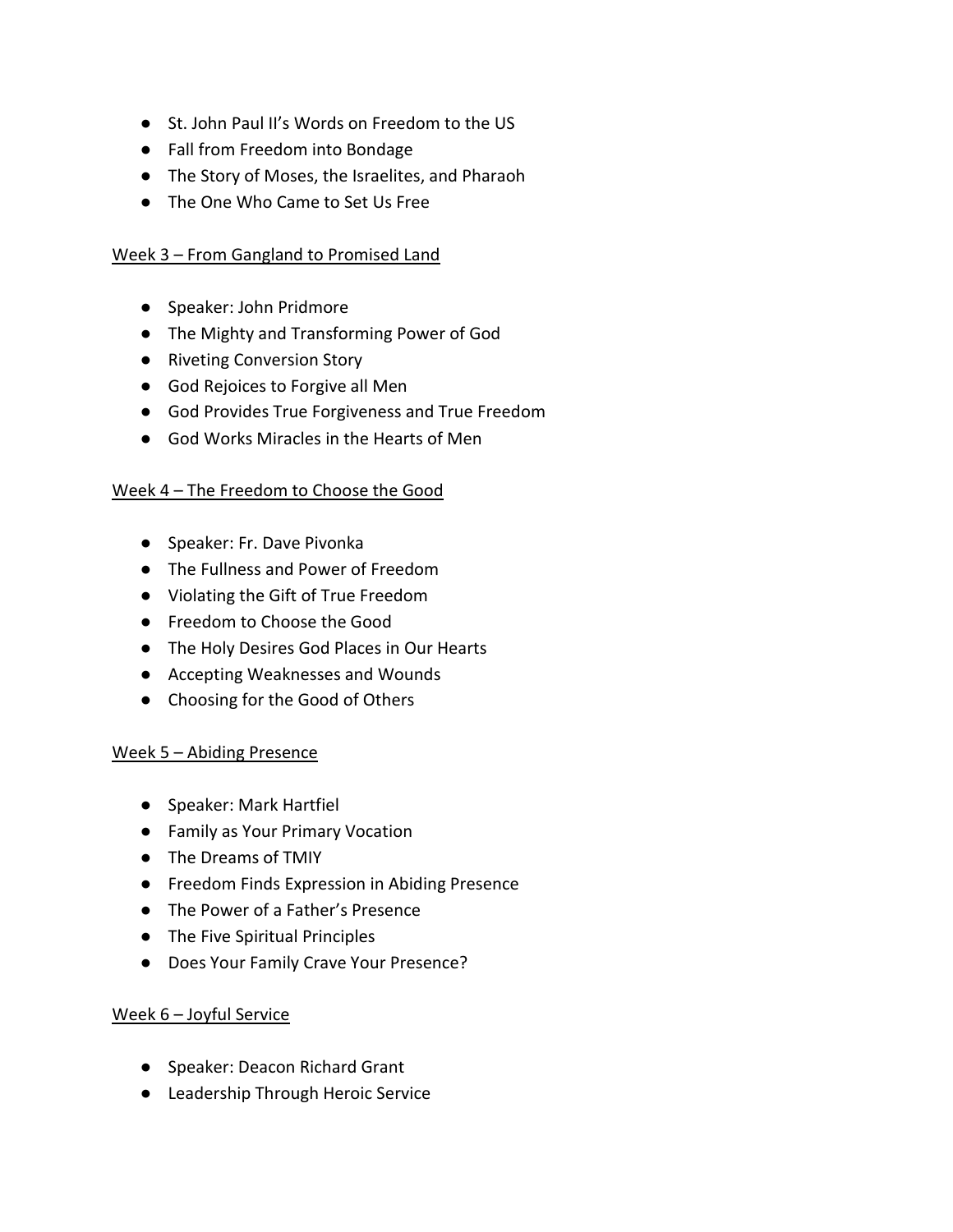- Becoming an Image of God Through Service to Others
- Freedom Finds Expression in Joyful Service
- The Journey to Sainthood
- Leadership as Servant-Leadership

# Week 7 – Loving Sacrifice

- Speaker: John Sablan
- The Greatest Love
- How We Are Called to Lay Down Our Life for Others
- True Freedom Finds Expression in Loving Sacrifice
- The Holy Link Between Love and Sacrifice
- How to Give Your Life Away to Those You are Entrusted With

# Week 8 – The Source and Summit

- Speaker: Fr. Dave Pivonka
- The Three Spiritual Foods
- Eucharist The Source and Summit of the Spiritual Life
- The Greatest Source of Grace
- The Table of the Lord and The Dinner Table
- Developing a Supernatural Hunger
- The Superabundant Gift of the Eucharist

# Week 9 – The Gospel of Mark: Is Seeing Believing?

- Speaker: Dr. John Cavadini
- The Second Spiritual Food
- Spiritual Blindness and the Eyes of Faith
- How God Speaks to the Depths of Our Hearts
- Understanding the Recurring Theme and Message of Mark's Gospel
- Encounter the Lord with Greater Intimacy

# Week 10 – The Gospel of Mark: The LORD of the Sea

● Speaker: Dr. John Cavadini